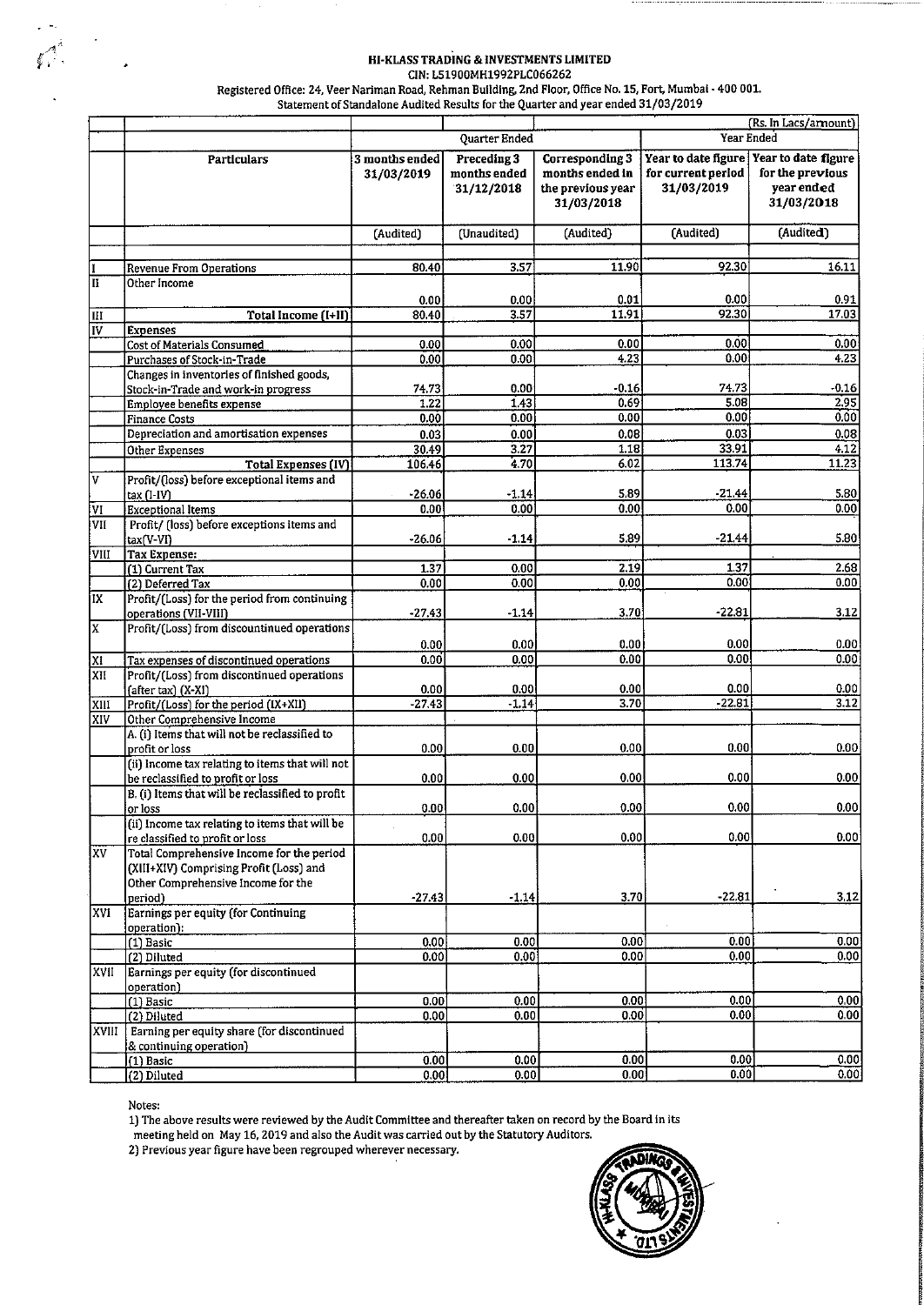3) Financial Results for all the periods presented have been prepared in accordance with IND AS notified under the Companies (inclian Accounting Standards) Rules, 2015 as amended from time to time

4) The Company being engaged in Investment & Financing activities and accordingly there is no separate reportable segment as per Accounting<br>Standered (AS-17)

Date: May 16 2019 Place: - MUMBAI.



е¢,

For HI-KLASS TRADING & INVESTMENTS LIMITED

**SURESH JAIN** Mg. Director DIN: 01142300

 $\Lambda_{\rm{NL}}$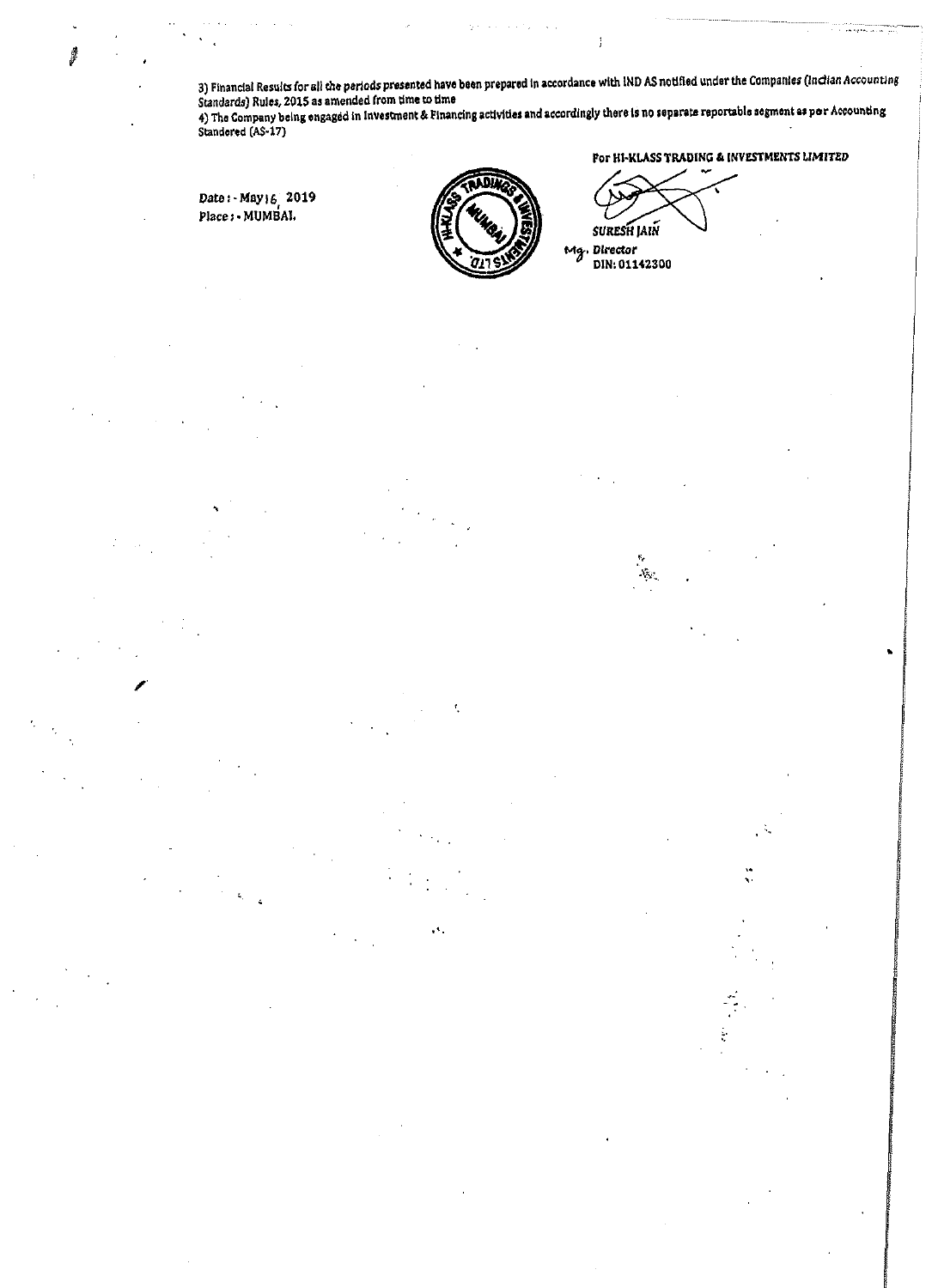### **HI-KLASS TRADING** & **INVESTMENTS LIMITED**

CIN: L51900MH1992PLC066262 Registered Office: 24, Veer Nariman Road, Rehman Building, 2nd Floor, Office No. 15, Fort, Mumbai - 400 001.

| Standalone Statement of Assets and Liabilities |                  |                              |  |  |  |
|------------------------------------------------|------------------|------------------------------|--|--|--|
| Particulars                                    | As at year ended | As at Previous year<br>ended |  |  |  |
|                                                | (31/03/2019)     | (31/03/2018)                 |  |  |  |
| <b>ASSETS</b>                                  |                  |                              |  |  |  |
| <b>Non-current assets</b>                      |                  |                              |  |  |  |
| (a) Property, Plant and Equipment              | 2,582            | 5,554                        |  |  |  |
| (b) Capital work-in-progress                   |                  |                              |  |  |  |
| (c) Investment Property                        |                  |                              |  |  |  |
| (d) Goodwill                                   |                  |                              |  |  |  |
| (e) Other Intangible assets                    |                  |                              |  |  |  |
| (f) Intangible assets under development        |                  |                              |  |  |  |
| (g) Biological Assets other than bearer plants |                  |                              |  |  |  |
| (h) Financial Assets                           |                  |                              |  |  |  |
| (i) Investments                                | 10,000           | 10,000                       |  |  |  |
| (ii) Trade receivables                         |                  |                              |  |  |  |
| (iii) Loans                                    |                  |                              |  |  |  |
| (i) Deferred tax assets (net)                  |                  |                              |  |  |  |
| (j) Other non-current assets                   |                  |                              |  |  |  |
| <b>Current assets</b>                          |                  |                              |  |  |  |
| (a) Inventories                                | 5,071,370        | 12,544,312                   |  |  |  |
| (b) Financial Assets                           |                  |                              |  |  |  |
| (i) Investments                                |                  |                              |  |  |  |
| (ii) Trade receivables                         | 11,921,743       | 4,930,088                    |  |  |  |
| (iii) Cash and cash equivalents                | 5,612,201        | 5,644,497                    |  |  |  |
| (iv) Bank balances other than(iii) above       |                  |                              |  |  |  |
| $(v)$ Loans                                    | 24,031,508       | 26,218,376                   |  |  |  |
| (vi) Others (to be specified)                  |                  |                              |  |  |  |
| (c) Current Tax Assets (Net)                   |                  |                              |  |  |  |
| (d) Other cufrent assets                       | 3,440,000        | 3,440,000                    |  |  |  |
| <b>Total Assets</b>                            | 50,089,405       | 52,792,827                   |  |  |  |
| <b>EQUITY AND LIABILITIES</b>                  |                  |                              |  |  |  |
| <b>EQUITY</b>                                  |                  |                              |  |  |  |
| (a) Equity Share capital                       | 31,062,000       | 31,062,000                   |  |  |  |
| (b) Other Equity                               | 18,831,513       | 21,112,283                   |  |  |  |
| <b>LIABILITIES</b>                             |                  |                              |  |  |  |
| Non-current liabilities                        |                  |                              |  |  |  |
| (a) Financial Liabilities                      |                  |                              |  |  |  |
| (i) Borrowings                                 |                  |                              |  |  |  |
| (ii) Trade payables                            |                  |                              |  |  |  |
|                                                |                  |                              |  |  |  |

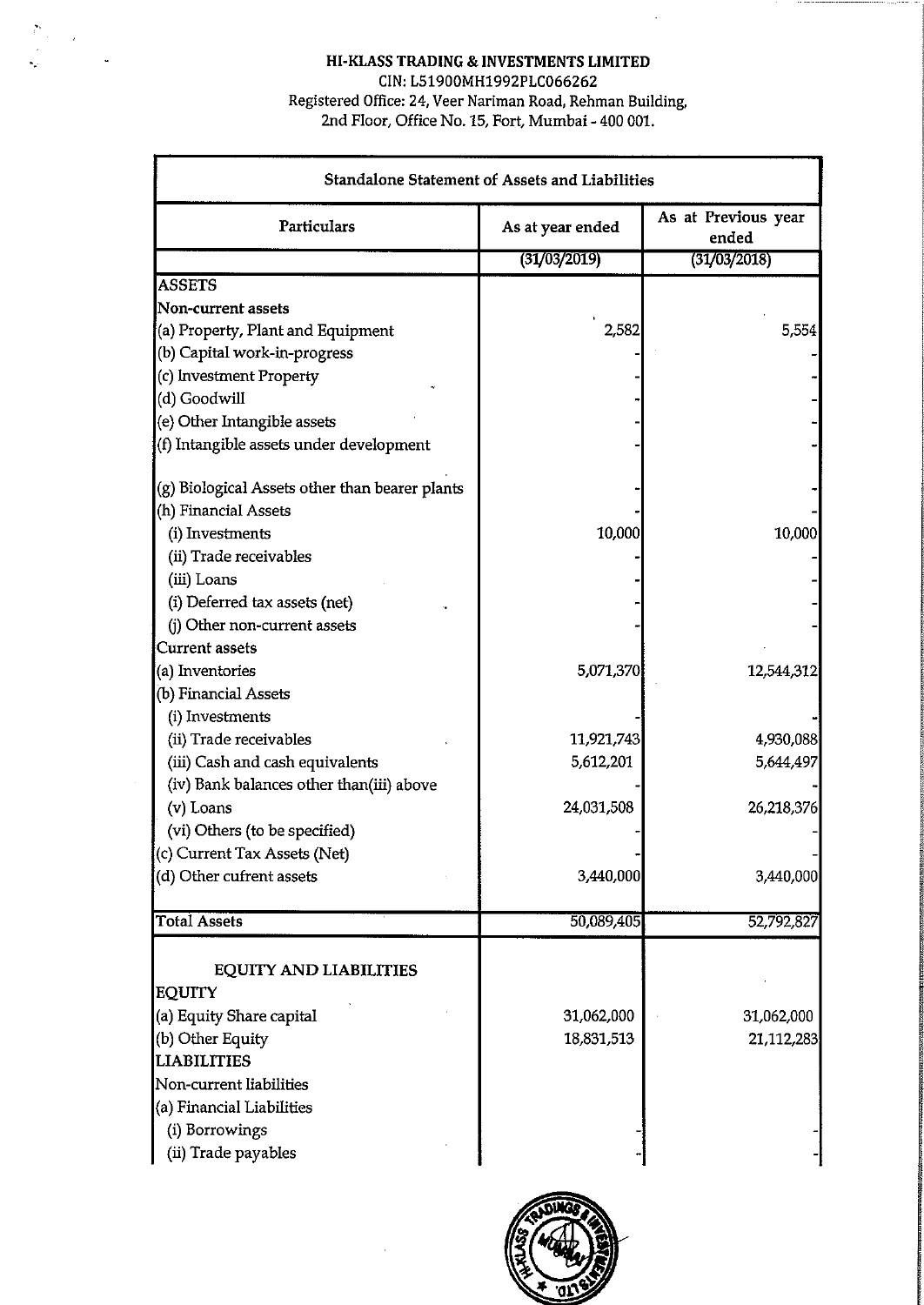| (iii)Other financial liabilities (other than  |            |            |
|-----------------------------------------------|------------|------------|
| those specified in item (b), to be specified) |            |            |
| (b) Provisions $\Box$                         |            |            |
| (c) Deferred tax liabilities (Net)            |            |            |
| (d) Other non-current liabilities             |            |            |
| <b>Current liabilities</b>                    |            |            |
| (a) Financial Liabilities                     |            |            |
| (i) Borrowings                                |            |            |
| (ii) Trade payables                           |            |            |
| (iii) Other financial liabilities (other than |            |            |
| those specified in item (c)                   |            |            |
| (b) Other current liabilities                 |            |            |
| (c) Provisions                                | 195,892    | 618,544    |
| (d) Current Tax Liabilities (Net)             |            |            |
| <b>Total Equity and Liabilities</b>           | 50,089,405 | 52,792,827 |

#### For **HI-KLASS TRADING** & **INVESTMENTS LIMITED**

**Date :-May 16,2019 Place** : - **MUMBAI.** 



**SURESH JAIN** 

**Mg. Director**<br>DIN: 01142300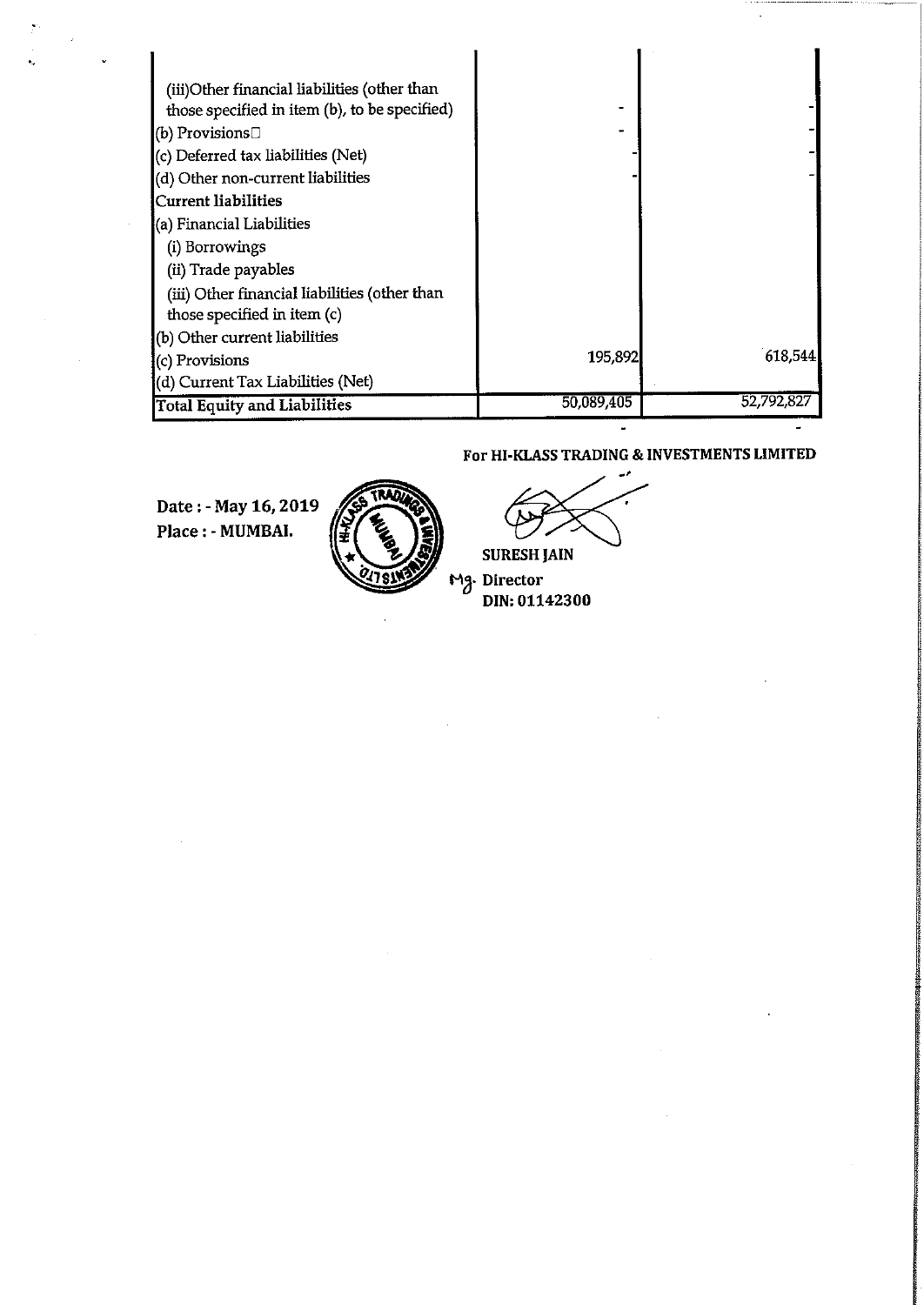

## **R R GAWANDE** & **CO.**

CHARTERED ACCOUNTANTS

F-106, B-Wing, Express Zone Mall, Opp. Reliance Energy Ltd., Western Express Highway, Goregaon (East), Mumbai - 400 063. €-Mail:- rrgawandeandco@yahoo.co.uk & rrgawandeandco@hotmail.com Mobile No 98214 61170,93214 61170 Tel. No. 022 2876 9653

Independent Auditor's Report

TO Board of Directors of Hi-Klass Trading & Investments Limited,

We have audited the quarterly financial results of Hi-Klass Trading & Investments Limited for the quarter ended 31.03.2019 and the year to date results for the period 01.04.2018 to 31.03.2019, attached herewith, being submitted by the company pursuant to the requirement of Regulation 33 of the SEBl (Listing Obligations and Disclosure Requirements) Regulations, 2015. These quarterly financial results as well as the year to date financial results have been prepared on the basis of the interim financial statements, which are the responsibility of the company's management. Our responsibility is to express an opinion on these financial results based on our audit of such interim financial statements, which have been prepared in accordance with the recognition and measurement principles laid down in Indian Accounting Standard 34 (Ind AS 34)for Interim Financial Reporting, prescribed, under Section 133 of the Companies Act, 2013 read with relevant rules issued thereunder; or by the Institute of Chartered Accountants of lndia , as applicable and other accounting principles generally accepted in lndia.

We have conducted our audit in accordance with the auditing standards generally accepted in lndia. Those standards require that we plan and perform the audit to obtain reasonable assurance about whether the financial results are free of material misstaternent(s). An audit includes examining, on a test basis, evidence supporting the amounts disclosed as financial results. An audit also includes assessing the accounting principles used and significant estimates made by management. We believe that our audit provides a reasonable basis for our opinion.

In our opinion and to the best of our information and according to the explanations given to us these quarterly financial results as well as the year to date results:

(i) are presented in accordance with the requirements of Regulation 33 of the SEBl (Listing Obligations and Disclosure Requirements) Regulations, 2015 in this regard; and

(ii) give a true and fair view of the net loss and other financial information for the quarter ended 31.03.2019 as well as the year to date results for the period from 01.04.2018 to 31.03.2019

Place :- Mumbai Date :- 16.05.2019



For R R Gawande & Co. Chartered Accountants F. R. N. :- 123762W

cecoau

R R Gawande (propretor)' (M. **N.:-** 114553)